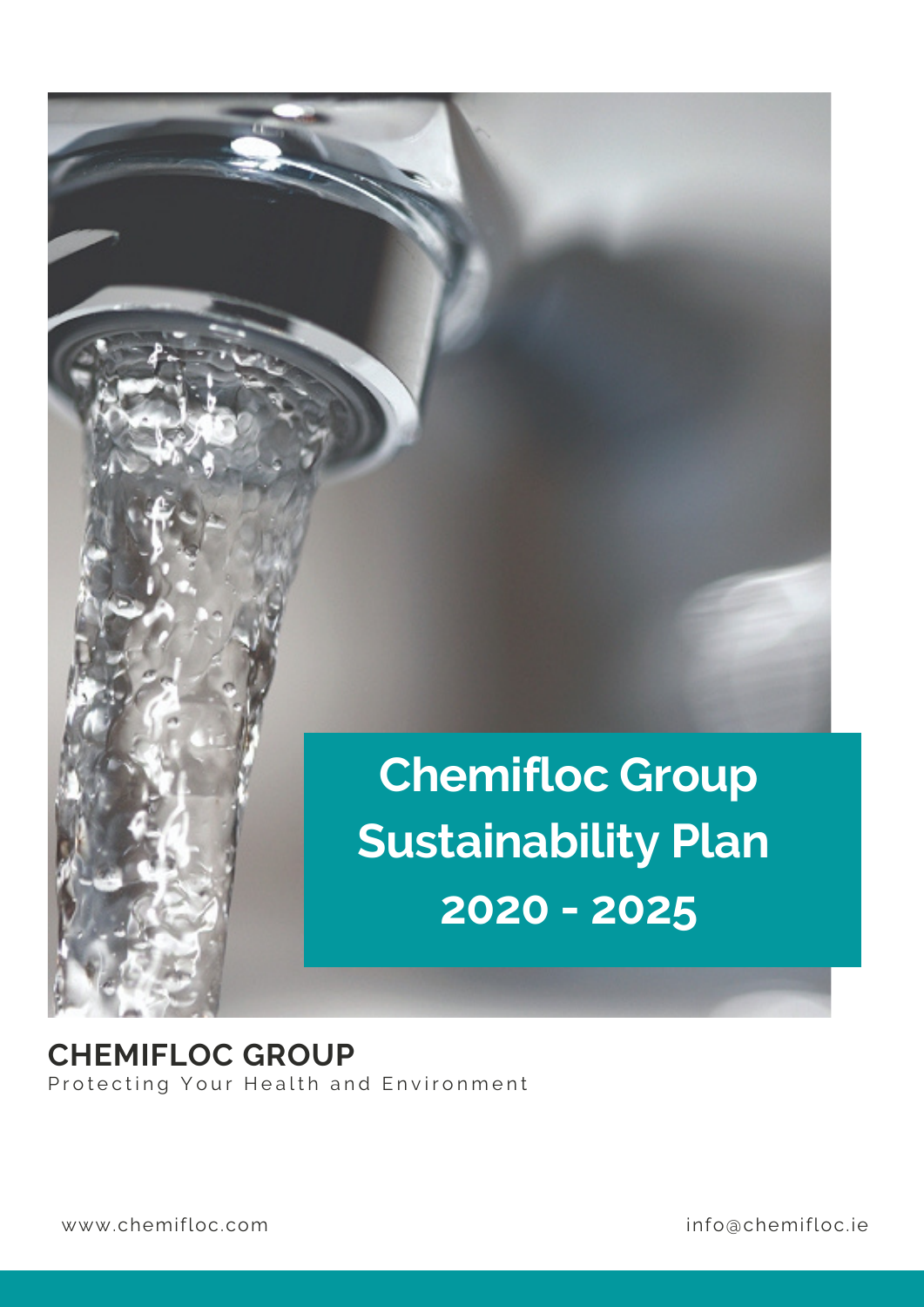#### **Purpose**

Chemifloc is committed to adopting and promoting sustainability across all our business operations and are firmly dedicated to conducting our operations in a socially responsible manner ensuring we provide a safe and sustainable environment for customers, employees, society, and stakeholders and this is highlighted through the company values shown in Figure 1. This sustainability plan as set out in this document commits the Chemifloc Group to:

• Adopt where possible more sustainable business practices.

• Protect the environment and comply with relevant Environmental Legislation.

• Detail the implementation and review of Objectives and Targets and report progress annually at a Group level and monthly at Divisional level.

• Have in place management plans that drive continuous improvement to deliver our objectives and targets.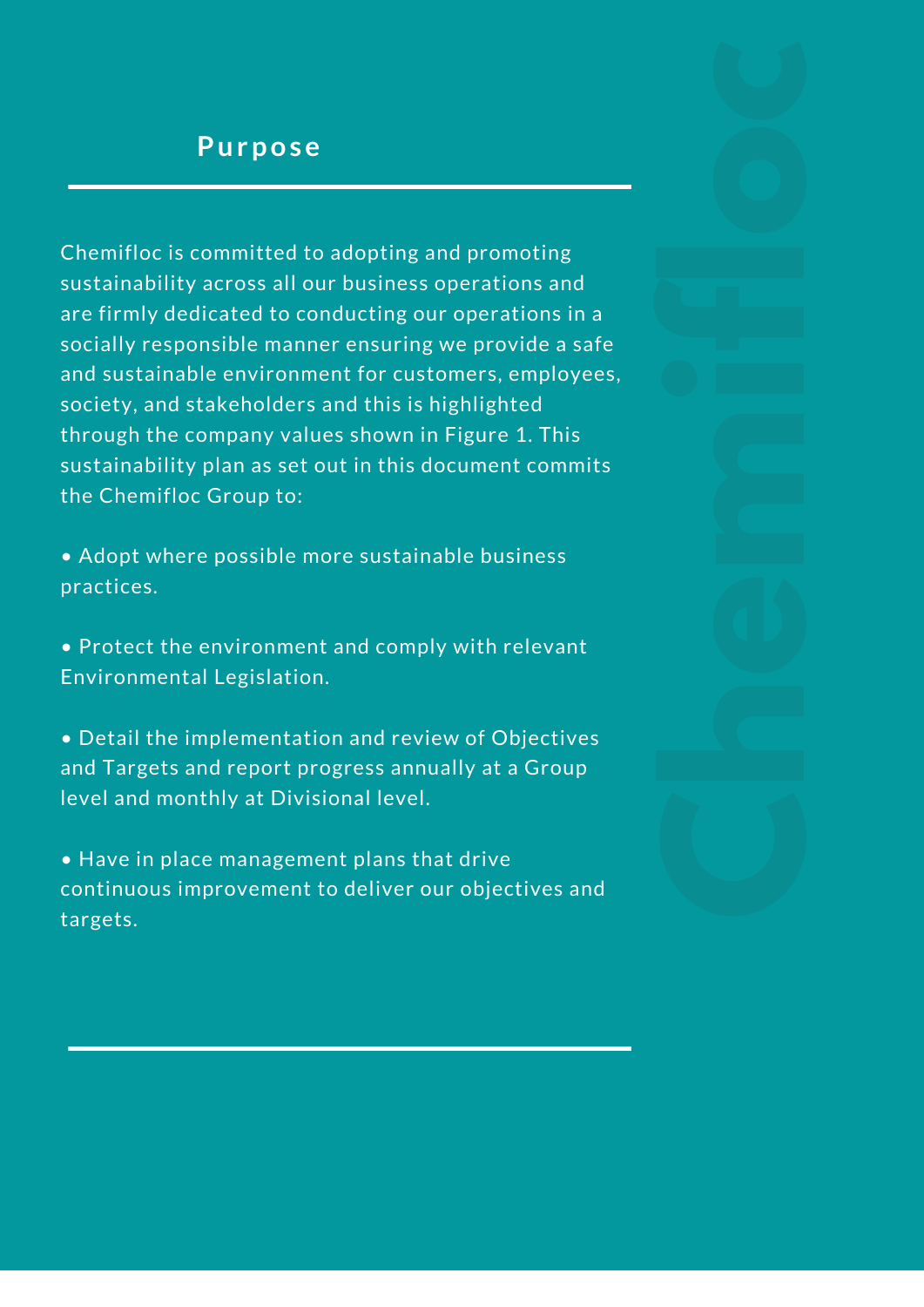Group.

Chemifloc has established the following goals that are categorised as follows:

- Resource Conservation: using resources such as water, energy, and raw materials efficiently and ethically
- Low Emissions: reducing our carbon footprint by reducing our carbon dioxide emissions, which contribute to global warming.
- **Scope**<br> **Chemifloc**<br> **Chemifloc**<br> **Goals**<br> **Goals**<br> **Coals**<br> **Coals**<br> **Coals**<br> **Coals**<br> **Coals**<br> **Coals**<br> **Coals**<br> **Coals**<br> **Coals**<br> **Coals**<br> **Coals**<br> **Coals**<br> **Coals**<br> **Coals**<br> **Coals**<br> **Coals**<br> **Coals**<br> **Coals**<br> **Coals** • Innovation: accelerate and develop environmental sustainability initiatives to help in achieving sustainability goals.
- Lean manufacturing: create a systematic method for waste minimisation within the manufacturing processes without sacrificing productivity.
- ISO 50001: Develop and implement an energy management system to ensure that energy is used efficiently throughout the organisation and strive for continual improvement.
- Biodiversity: Develop and implement a biodiversity strategy to positively impact biodiversity.
- Human Resources Development: Investment into employees to ensure a strong and effective workforce.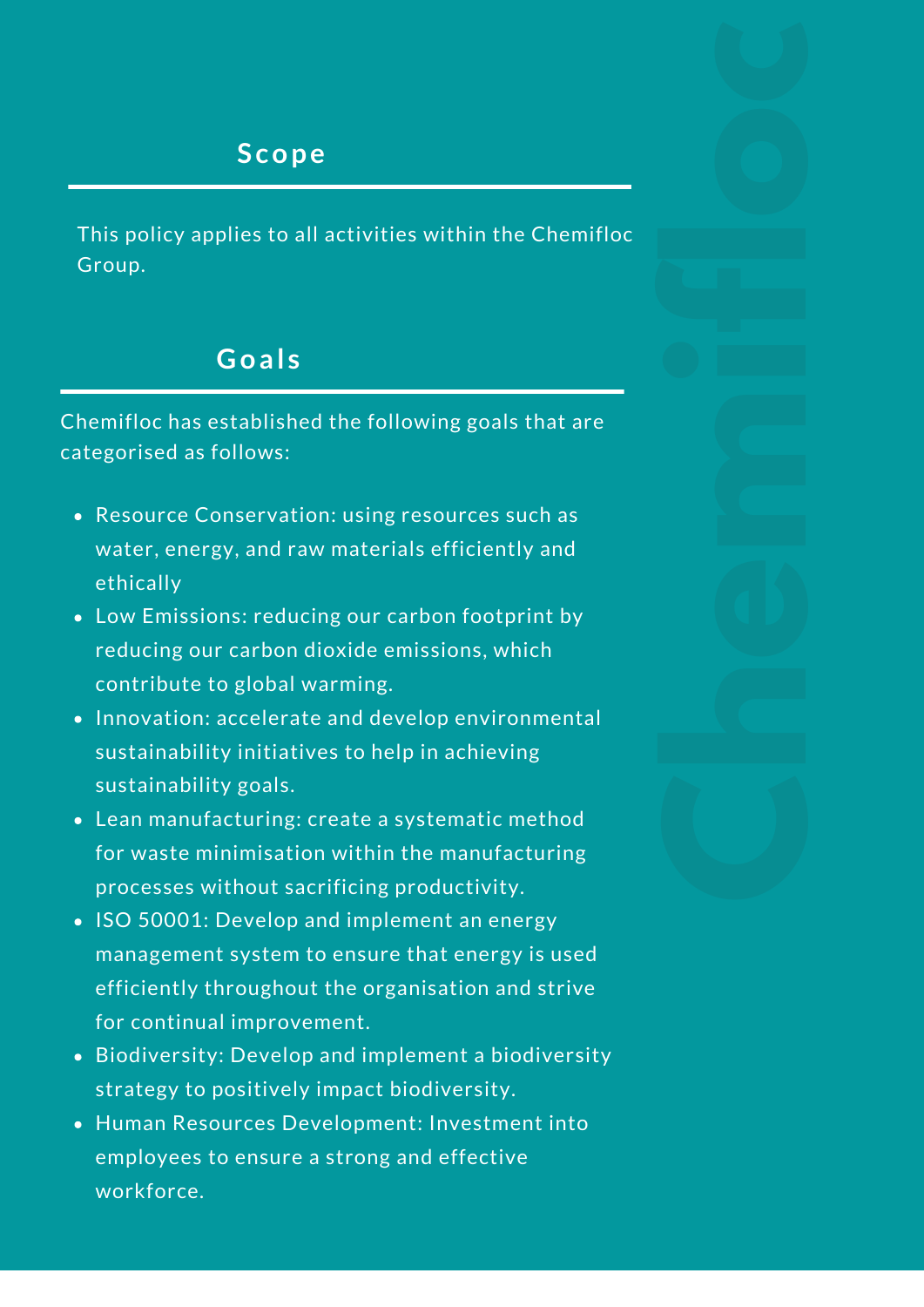### **SUSTAINABILITY OBJECTIVES AND TARGETS (2020 – 2025)**

The following objectives and targetss set out the Chemifloc Group goals to achieve a more sustainable conscious production process.



#### **1) REDUCING OUR CARBON FOOTPRINT**

- To commit to sign up to The Low Carbon Pledge<sup>\*</sup> to record our carbon footprint, reduce our emissions, report on our progress, and continually review our carbon reduction targets.
- Record our entire Carbon Footprint, both direct (Scope 1 & 2) and indirect (Scope 3) carbon emissions.
- Reduce carbon emissions that we are directly responsible for (Scope 1 & 2), as well as play our part in reducing emissions across our supply chain (Scope 3).
- Report publicly our progress internally, as well as collectively through the annual BITCI Low Carbon Report.
- Regularly review our carbon reduction targets (SBTs) to align to the latest Climate Science.

\**https://www.bitc.ie/the-leaders-group-on sustainability/lowcarbon-pledge/*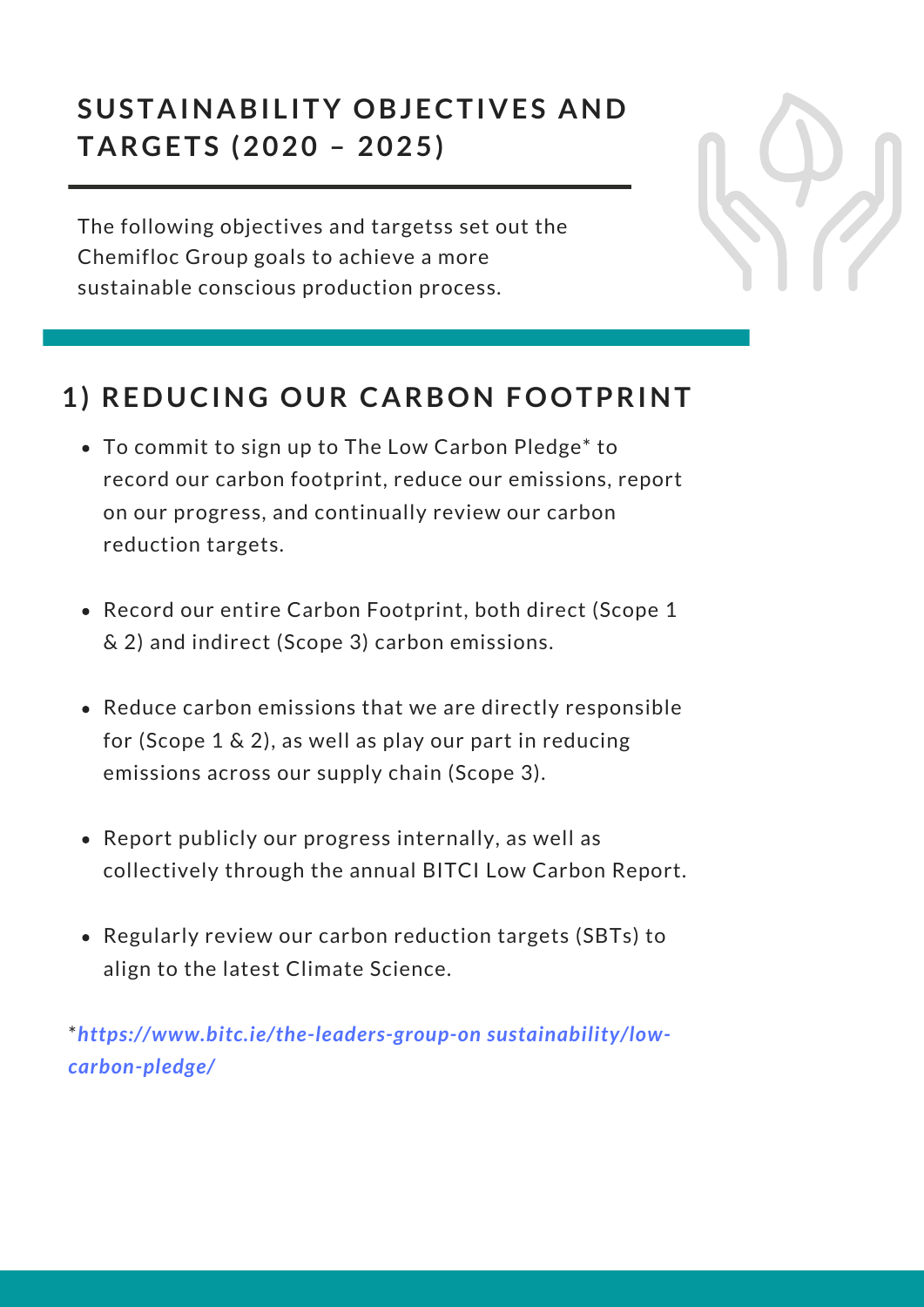# **2) THE CIRCULAR ECONOMY**

To reduce pressure on natural resources such as raw materials and promote a circular economy Chemifloc are committed to providing sustainable products and where possible, raw materials are sourced locally and are by products of other chemical industries supporting the circular economy.



#### *Aluminium-Based Coagulants*

Chemifloc produce aluminium-based coagulants by using an increased quota of a by-product, Aluminium Hydrate, from a local Alumina refinery

# **3) TRANSPORT**

Chemifloc commit to implement energy usage efficiencies by identifying improvements in Logistics. Below are examples of how we do and how we can further achieve this.

#### *EVs and a Fuel-Efficient Fleet*

Chemifloc have invested in electric vehicles (EV) for company use and have installed EV charging points on site. Chemifloc are currently replacing diesel forklifts with electric forklifts. Chemifloc has invested in new technology Volvo Turbo Compound artic units. The D13K500, TURBO-TC is a low emission engine in terms of both exhaust gases and noise emissions and it meets the Euro 6 exhaust emissions requirements.

Features and Benefits of the D13K500, TURBO-TC

- Maximum torque within a broad rev range.
- Excellent fuel-efficient.
- Low-emission variant, Euro 6.
- Extremely high engine braking effect with VEB+ and EPG (option).
- Rear-mounted power take-off with high power output (option).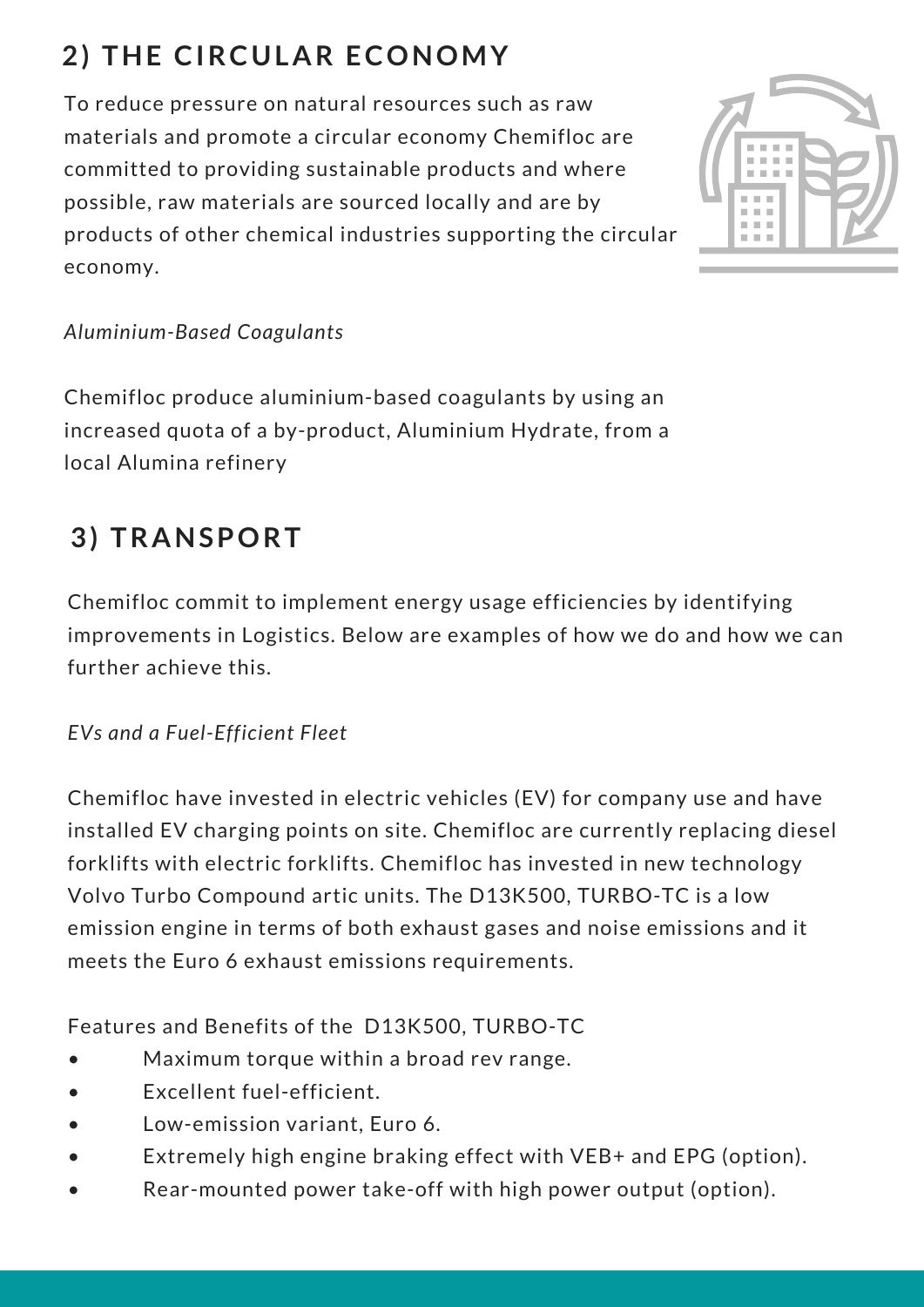Chemifloc has implemented a programme of maximising the load sizes carried by our road tankers and rigid trucks so that the fuel used to deliver the product is minimised whilst also decrease exhaust emissions.



## **4) ENERGY EFFICIENT PROCESS DESIGNS**

Chemifloc are committed to continually improving energy efficiency by creating innovated energy efficient design processes.

*Caustic Cooling project in Foynes, Co. Limerick.*

This project is a great example of how an energy audit can give you an opportunity to look at the energy usage across different processes. Chemifloc's caustic cooling project provided the opportunity to spot clever ways of saving energy. After completing an energy audit, the project looked at the good principles of chemistry and engineering to combine two processes so that they complimented each other. As a result, instead of requiring energy input, both processes became energy neutral. The project was supported by the SEAI EXEED scheme. Other energy projects are also scheduled for Chemifloc Shannon and Foynes including a major project with >€1M capital spend to replace an existing raw material currently used with one with a much lower carbon footprint.

*Decarbonisation of our Chemical processes*

We are currently implementing process changes to the production of our coagulants. Examples of these changes are:

·Replacing hydrogen peroxide usage with more efficient use of oxygen ·Re-use of our heat generation by using production generated hot water to other processes that require heat.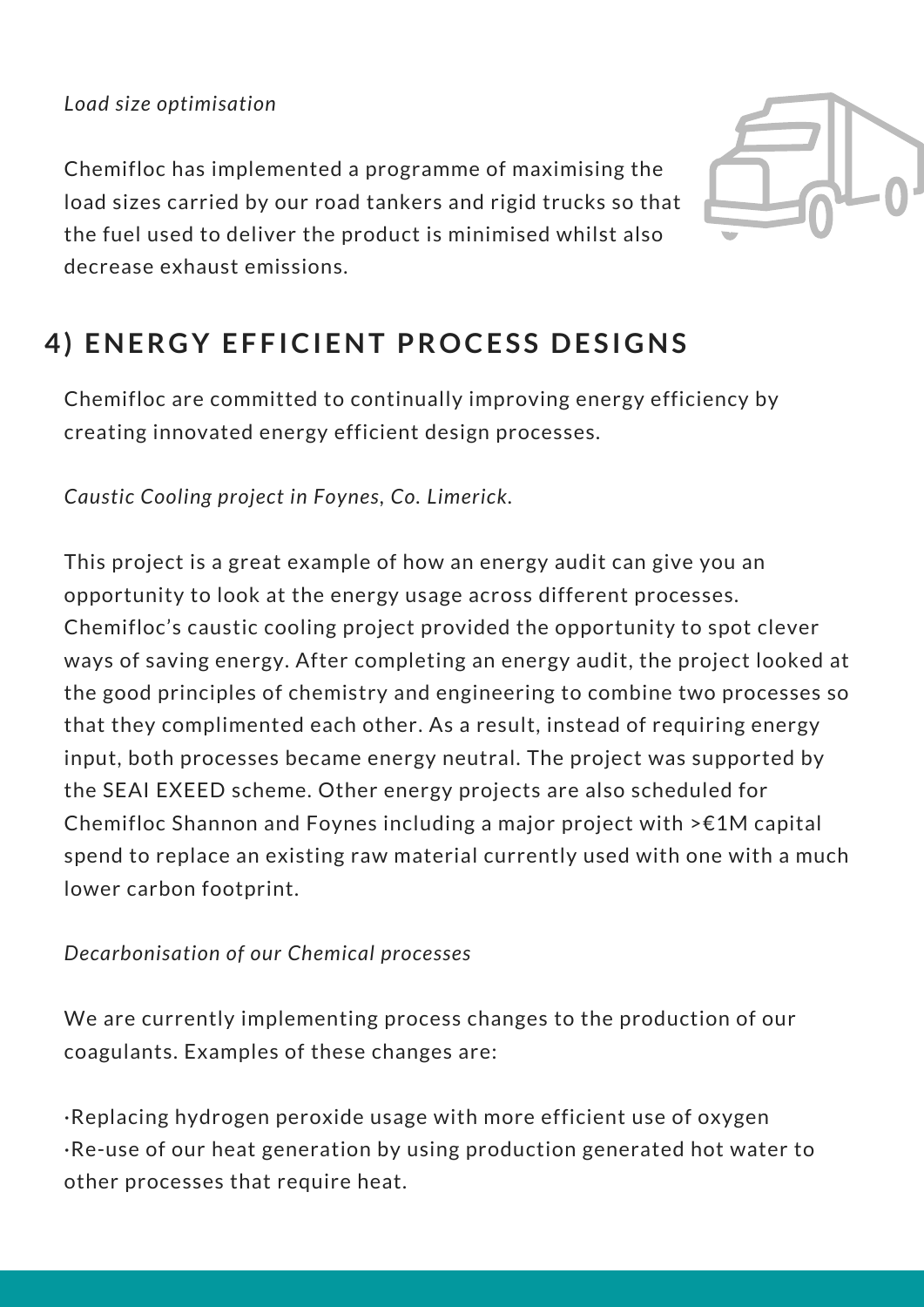### **5) CONTINUAL PROCESS IMPROVEMENT**

To implement lean manufacturing processes which will improve efficiency, reduce waste without compromising quality.

*Yellow Belt Project to Improve the Acid Load Bay CB29*



This project looked at process improvements in the acid load bay CB29 to prevent environment contamination, reduce waste and promote safe work practices. As a result of the project, the bund epoxy liner was repaired to eliminate potential groundwater contamination and a preventative maintenance program was implemented.

# **6) MANAGEMENT SYSTEMS**

Retain the ISO 14001 Environmental Management System as well as reduce energy usage and continually improving energy performance with the aim of achieving and attaining ISO 50001 energy management standard.

*Energy Audit Shannon Plant 2019*

An energy audit was carried out at the Shannon site in 2019. This audit was completed by an external body and done in accordance with the SEAI Energy Audit Handbook and IS 399 Energy Efficient Design Management. Opportunities for improvement were identified and Chemifloc are committed to implementing these improvements. An example of an improvement was the replacement of all non-LED internal and external lighting with LED lighting.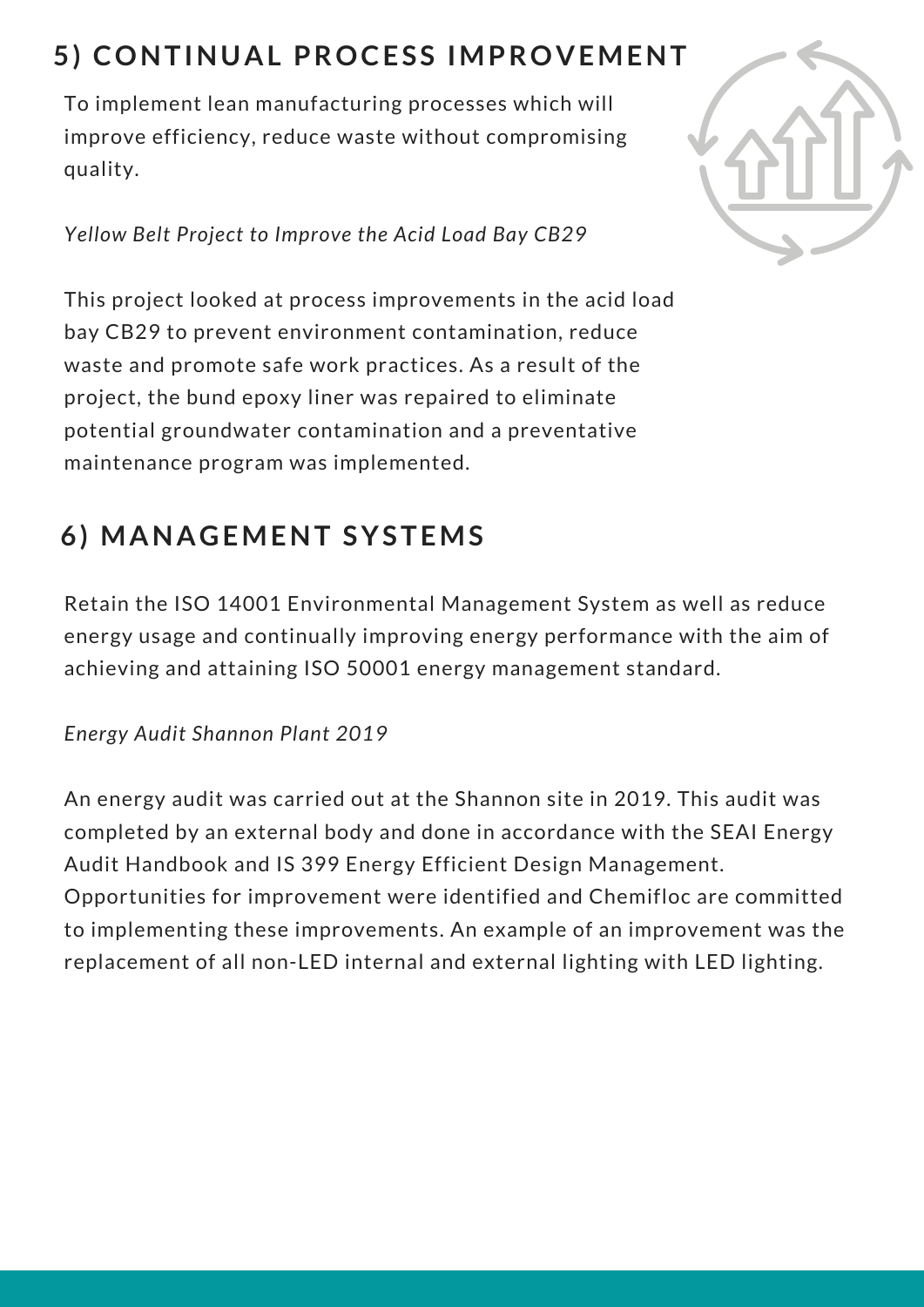# **7) POL L INATOR PLAN (2021-2025)**

To commit and agree to the support the All-Ireland Pollinator Plan and to carry out at least ONE pollinator-friendly action within the first year of signing up, and plan to carry out TWO additional actions within the following five years.



#### *Pollinator friendly planting*

A biodiversity committee will be formed within Chemifloc to ensure pollinator-friendly actions are accomplished. The first project this committee will undertake will be to identify areas around the Chemifloc site suitable for pollinator friendly planting and working together to create a sustainable ecosystem.

### **8) SUSTAINABLE HUMAN RESOURCE MANAGEMENT**

To commit to sustainable human resource practices such as promoting employee well-being and inclusiveness, providing training, and upskilling and improving the overall culture to increase efficiency and productivity.

#### *Implementation of LMS*

Chemifloc have invested in an online Learning Management System (LMS) which will allow employees to access a wide range of training from one location. This training will not only cover compulsory topics but will give employees access to information on health and well-being and other such topics. The LMS will allow for performance management to be easily reviewed which will help in promoting continual development of the people within Chemifloc. There are also environmental benefits of an online LMS in that it will eliminate paper-based learning systems.